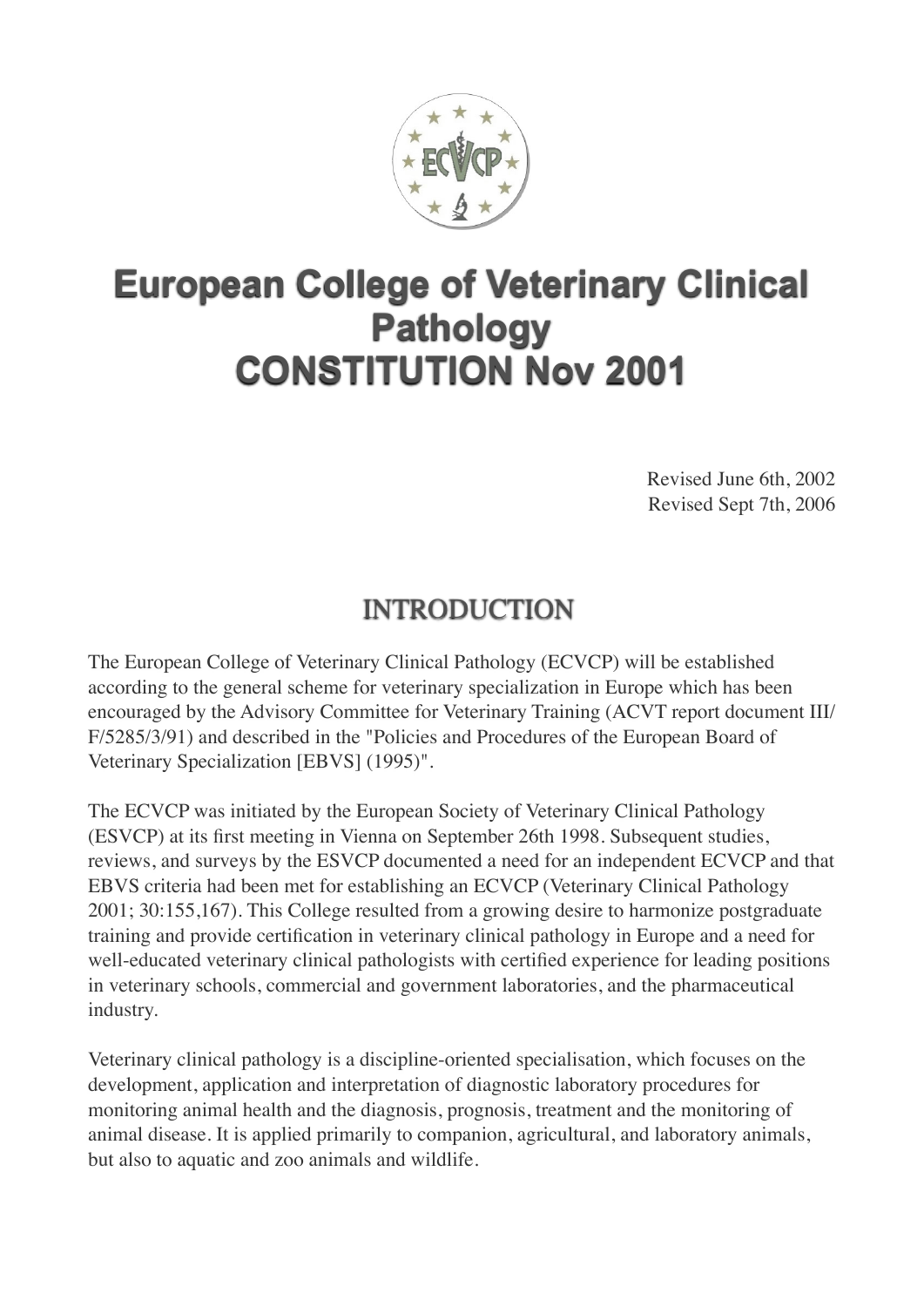The primary objectives of the College are to advance veterinary clinical pathology, promote a high standard of veterinary clinical pathology and veterinary clinical pathologists practising in Europe, and to promote research in the area of veterinary clinical pathology in Europe.

This publication provides the Constitution and By-laws of the ECVCP as accepted by the EBVS (Dec 2002, Utrecht), and an Information Brochure with further information about the ECVCP, including a description of the science, a description of the requirements for admission to the College, a profile of the speciality, and application and examination procedures.

# **Constitution of THE EUROPEAN COLLEGE OF VETERINARY CLINICAL PATHOLOGY**

#### Article 1: Name and Structure

1.1 The name of the College shall be: the European College of Veterinary Clinical Pathology - hereafter referred to as the "ECVCP", hereinafter referred to as "the College"

1.2 The College shall be registered and domiciled in London, England.

1.3 The College shall be a part of the transnational structure for veterinary specialization in the European Community (E.C.), as recommended by the Advisory Committee for Veterinary Training (ACVT) of the E.C., set up by the Board Decision 78/1028/EEC of 18 December 1978 and OJ No L 302 of 22 December 1978, in its report document III/F/ 5285/3/91. The structure includes the Coordinating Committee for Veterinary Specialization (CCVS), the European Board of Veterinary Specialization (EBVS), the Supervisory Committees for the speciality, and the Colleges of Specialists.

1.4 The College shall be incorporated under the laws of England as a non-profit educational organisation. The term for which it is organised shall be indefinite. However, in the event of dissolution of the Corporation, its property shall be distributed for educational purposes as determined by the Board.

1.5 The College shall run concurrently with the calendar year, subject to the first society year ending on the last day of December of the year in which the college is established.

# **Article 2: OBJECTIVES**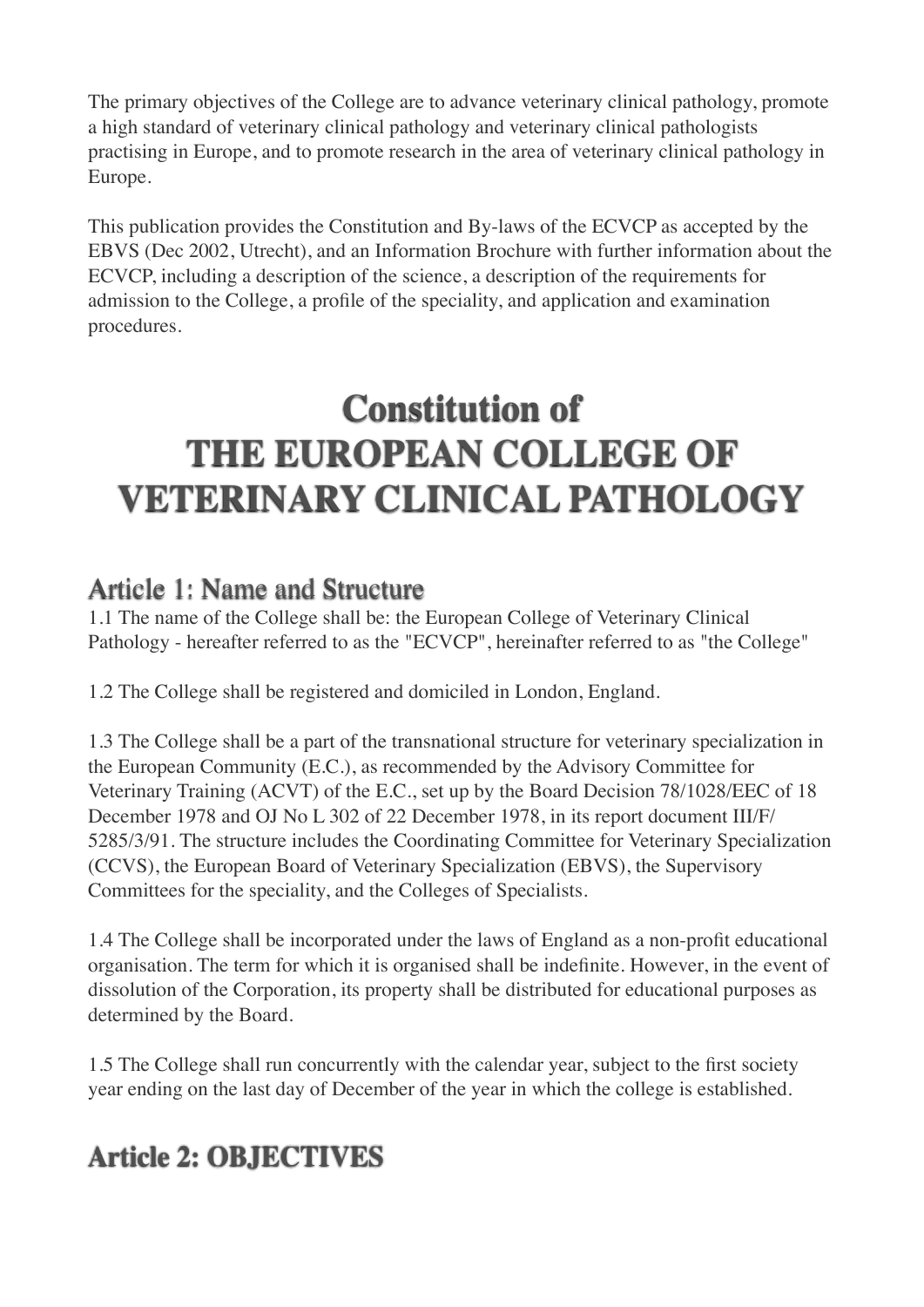The College shall have the following objectives:

2.1 To establish standards of training, experience, and examination for qualification as a specialist in veterinary clinical pathology in Europe.

2.2 To further the recognition of such qualified specialists by suitable certification and other means in Europe.

2.3 To develop and supervise continuing education programmes in veterinary clinical pathology in Europe.

2.4 To encourage and promote the establishment of standards for the performance of laboratory procedures in veterinary clinical pathology in Europe.

2.5 To further research and scientific progress in veterinary clinical pathology in Europe.

### Article 3: MEMBERSHIP

3.1 The types of membership in this organization shall be:

- (a) Founder Diplomate
- (b) Diplomate
- (c) Honorary Member
- (d) Non-practising Diplomate
- 3.2 Qualifications for membership:

In accordance with the policies of the European Board of Veterinary Specialisation only veterinarians may become diplomates of European veterinary speciality colleges. Veterinarians elected to membership of the College shall be designated a diplomate of the European College of Veterinary Clinical Pathology and shall be authorised to use the designation of diplomate of the European College of Veterinary Clinical Pathology (Diplomate, European College of Veterinary Clinical Pathology; DipECVCP).

3.3 Founding diplomates shall be specialists selected according to the following criteria in order to establish the College and to enable it to function during the initial period. There are two types of founding diplomates who are not required to submit to examination, diplomates appointed at initiation of college and de facto recognised specialists.

(a) Diplomate appointed at initiation of college: These founding diplomates are distinguished and experienced members in the field. There shall be no more than 2 per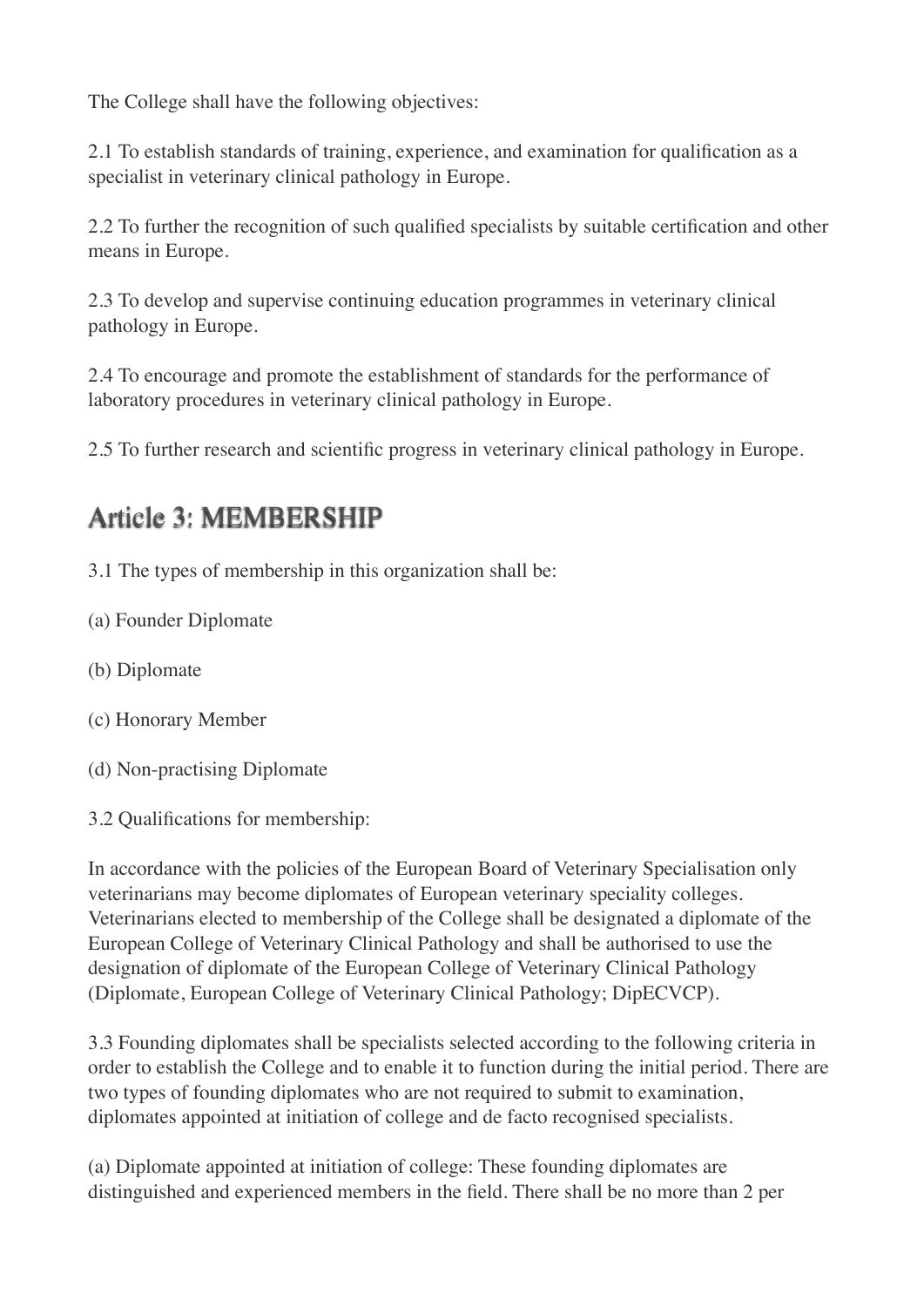European country and the number shall be limited to those essential to conduct the business of the speciality and to achieve provisional recognition. They must:

(i) be a member of the organising committee established to achieve provisional recognition of the ECVCP;

(ii) have achieved distinction in the field and have qualifications far exceeding those proposed as necessary for candidates to take the certifying examination of the College;

(iii) have at least ten years experience in the speciality, having spent at least 70% their time (28 hours per week) practicing veterinary clinical pathology;

(iv) have a PhD or equivalent degree;

(v) have contributed significantly to the field by research, publication and lectures;

(vi) be recognised by their peers as leaders in their field and be uncontroversial to the majority of members;

(vii) be practising in Europe; and

(viii) be an active member of the ESVCP

(b) De facto-recognised Specialist:

These are founding diplomates appointed by the Charter Diplomates. The de-facto recognition is possible upon application no later than 36 months after provisional recognition of ECVCP by the EBVS. To be appointed one must:

(i) have at least seven years of experience in the speciality, having spent at least 60 per cent of their time ( 24 hours per week) in the speciality;

(ii) have published at least three original articles in refereed journals relevant to veterinary clinical pathology as first author and at least three additional articles as co-author excluding non-peer reviewed articles, review articles, and proceedings abstracts;

(iii) normally resident in Europe or, significantly active (at the discretion of the Council Board) in veterinary clinical pathology in Europe; and

(iv) be an active member of the ESVCP or other European society of veterinary clinical pathology.

3.4 Diplomate: A veterinarian who satisfies the ECVCP requirements as to training, experience, and competence in veterinary clinical pathology hereinafter described in Article 4 shall be eligible. Alternatively, veterinarians who satisfy these ECVCP requirements, but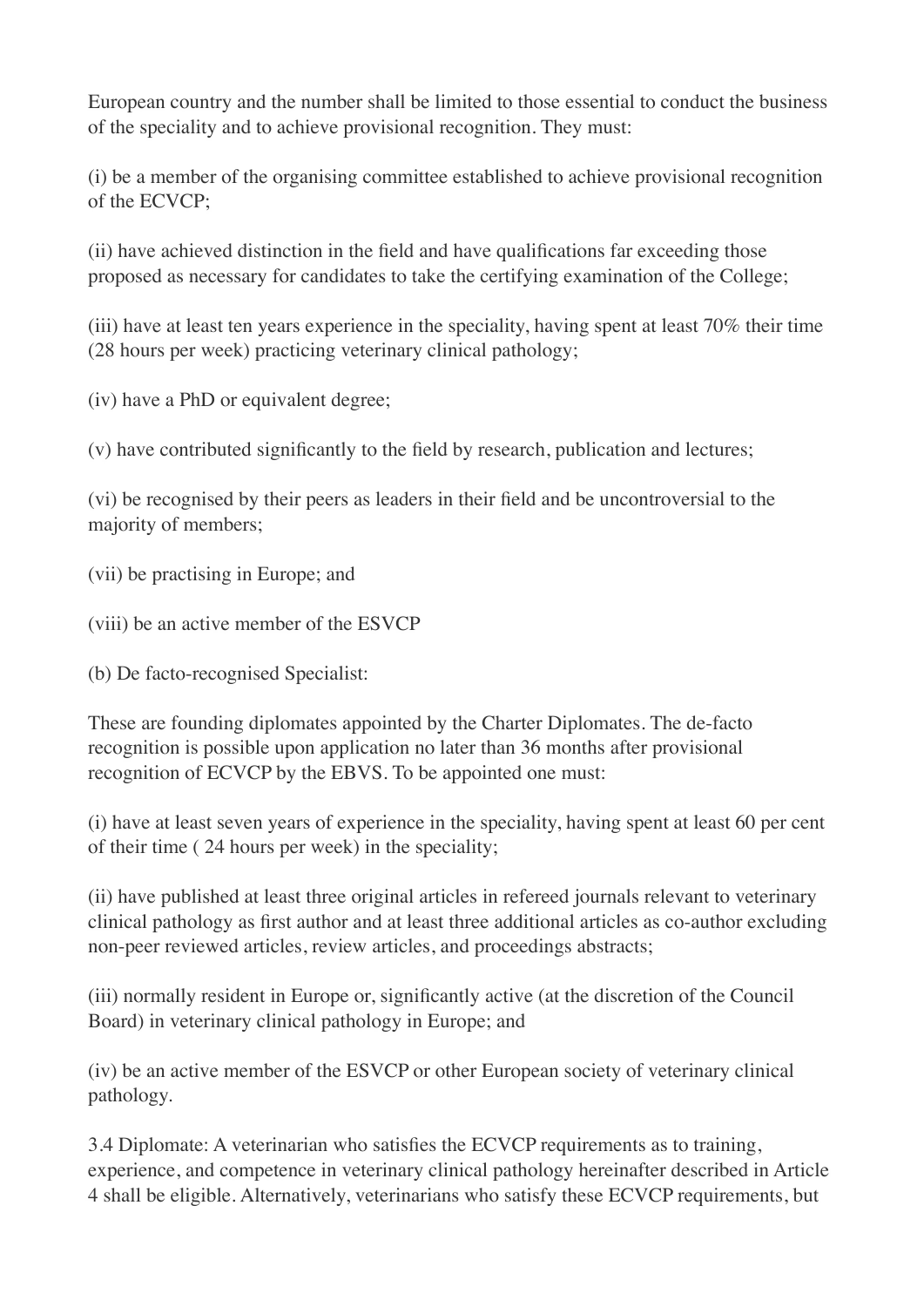have passed board examinations by comparable colleges outside Europe, or established prior to the ECVCP being established, may be eligible. Election of such candidates shall be accomplished by majority vote of the Board after review of their application.

3.5 Honorary Member: A veterinarian who is not a Diplomate of the ECVCP but who has contributed in an extraordinary manner to the advancement of veterinary clinical pathology may be elected by majority vote as an Honorary Diplomate. Nomination for Honorary Diplomate Status shall be made through the sponsorship of two Diplomates. The sponsors shall furnish the Executive Secretary with such information concerning the nominee, as is required by the Board, e.g. curriculum vitae. Election of an Honorary Member shall be accomplished by a two-thirds vote of the Board and by a two-thirds vote of the Business Meeting of the College. Honorary Member status does not confer the right to act as a specialist in veterinary clinical pathology

. Honorary Members may not use the title of diplomate but shall have all the privileges of membership except the right to vote or hold office and shall pay reduced dues. Less than 5% of college membership can have this title. An Associate Member shall have fulfilled the same requirements and have the same privileges as an honorary member, except that they will not be a veterinarian.

3.6 Non-practising Diplomate: A diplomate who has not practised the speciality for two continuous years or the equivalent of two years during a period of 5 years, or has not attended an annual general meeting of the ECVCP for three years without previous dispensation from the ECVCP will be designated as a non-practising diplomate in the register. A member seeking to revert to full Diplomate status needs to satisfy the Board that they again meet the criteria for full Diplomate status, such as through practice of veterinary clinical pathology, and evidence of continuing educational activities. Any ECVCP diplomate who has retired from the practice or teaching of veterinary clinical pathology may be designated a Non-practising Diplomate by the Council Board, at the diplomate´s request. Non-practising Diplomates will be requested to pay a reduced fee in order to maintain all the privileges of diplomates, except the right to vote or hold office.

3.7 Only diplomates of good standing with no dues in arrears shall be eligible to vote or hold office.

3.8 All diplomates are required to maintain activity in veterinary clinical pathology, maintain certification by continuing education in a form determined by the Education Committee, and maintain activity in the affairs of the College, particularly by regular attendance at meetings.

3.9 In order to evaluate the requirements laid down in section 5 and 8 of this article the diplomats are required to send in each 5 years a summary of their professional activities in which evidence of fulfilling these requirements and evidence of continuous education must be included. The format of this summary has to be approved of by the European Board of Veterinary Specialisation and will be evaluated by members of the Credential Committee.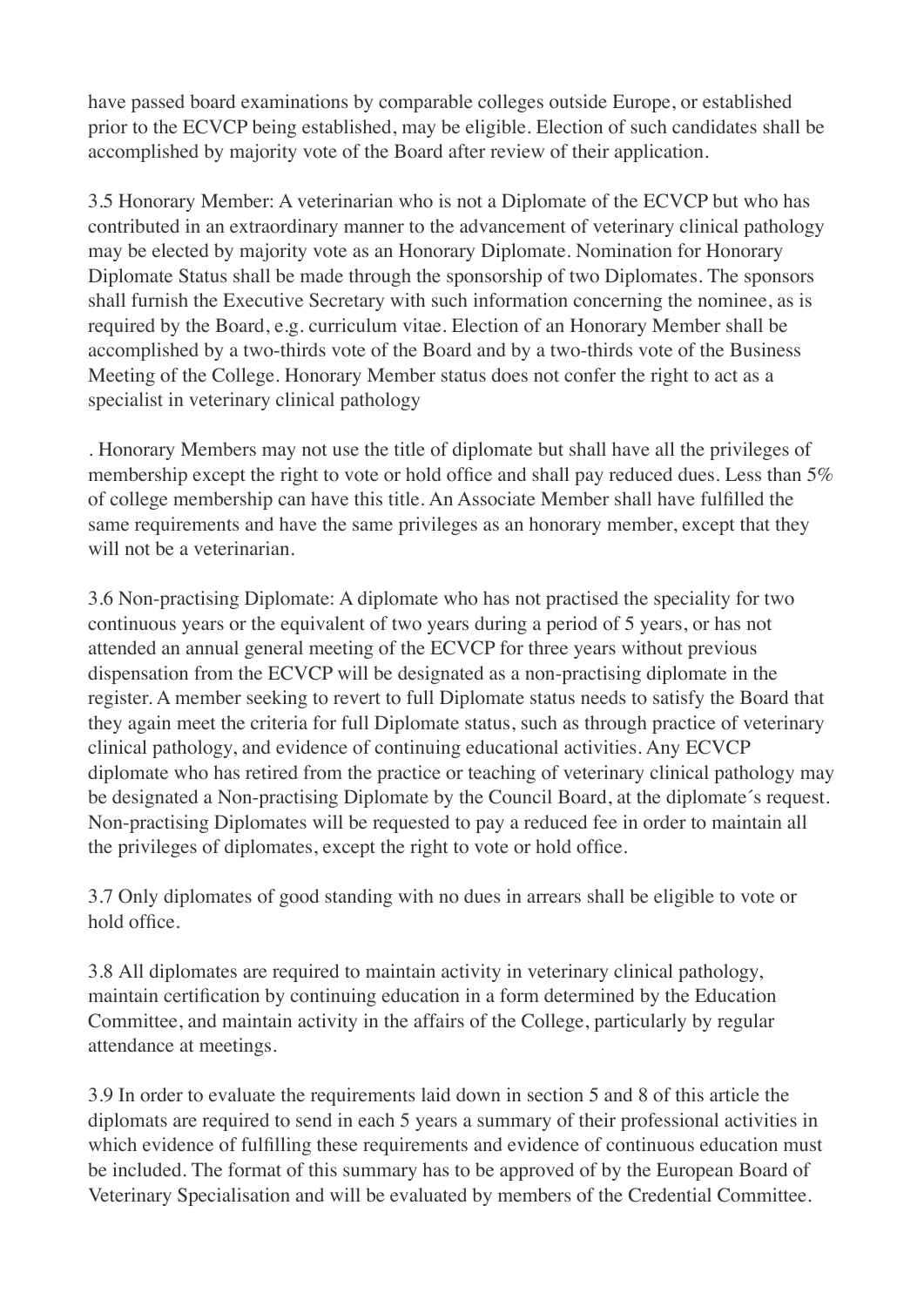# Article 4: GENERAL REQUIREMENTS FOR BOARD EXAMINATION

4.1 The following prerequisites must be met to the satisfaction of the Board before any candidate is eligible to undertake any Board Examination in veterinary clinical pathology. An eligible candidate must:

(a) have a satisfactory moral and ethical standing in relation to the practice of veterinary medicine;

(b) be qualified to practice veterinary medicine in Europe, unless relieved from this requirement in exceptional cases by the Council Board;

(c) normally resident in Europe or, at the discretion of the Board, significantly active in veterinary clinical pathology in Europe

(c) complete a 1-year rotating internship, or 2 years in clinical practice, or an equivalent training acceptable to the Credentials Committee as a prerequisite to entering the clinical pathology training programme

(e) normally complete at least 3 years of post-graduate training and experience in veterinary clinical pathology that is acceptable to the Board. Acceptable means a training programme of at least three years that is directed by a Diplomate of the ECVCP and is approved by the ECVCP Credentials Committee at an institute with a clinical pathology laboratory approved by the ECVCP Laboratory Standards Committee;

(f) if either the supervisor is not a Diplomate or the programme does not provide training in veterinary clinical pathology as one of its primary functions, then 4 years of training in veterinary clinical pathology are required. One of these 4 years must be spent in training under the supervision of a Diplomate and in a programme that trains veterinary clinical pathologists as one of its primary functions. At least one month per year for each of the other 3 years must be spent attending courses or at another institution for training in veterinary clinical pathology;

(g) have been the first author of at least two an original articles which demonstrates application of scientific methods on subjects that are relevant to veterinary clinical pathology. The articles must have been published or accepted for publication in an internationally peer-reviewed journal. An article may be a case report with literature review, an evaluation or validation of diagnostic methodology or technology in clinical pathology, a retrospective or prospective study of clinical pathology changes in a disease or toxic state, or a pathophysiological study of clinical pathology change.

(h) normally be active in veterinary clinical pathology for at least 60% of their normal working week (24 hours per week).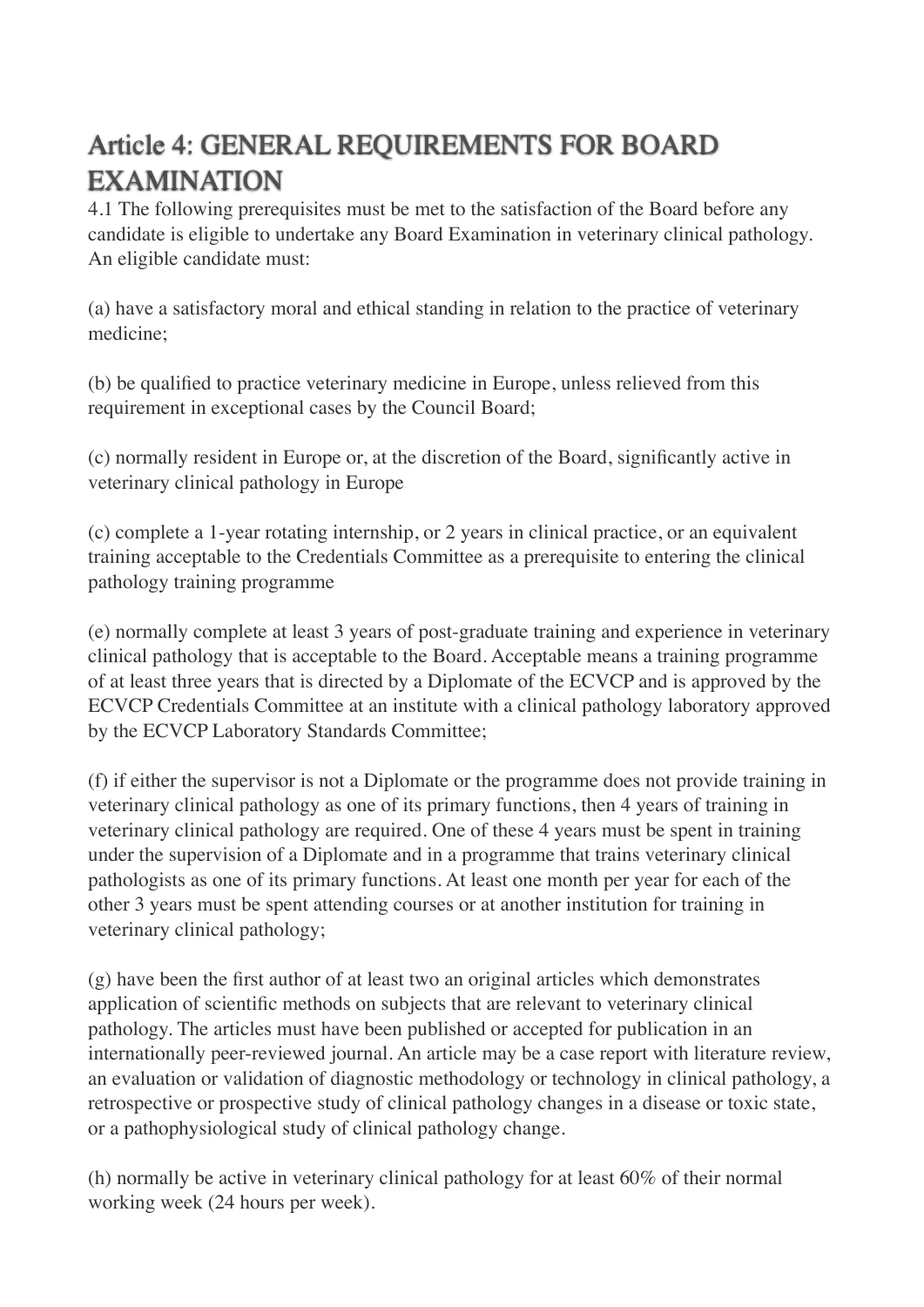4.2 Application will be made to the Secretary in a prescribed form and will be accompanied by an examination fee fixed by the Council Board. Letters of reference from supervisors and others are to be sent directly to the Secretary:

4.3 Eligible candidates will be examined by an Examination Committee appointed by the Board at the time and place fixed by the Board and in accordance with the policy established by the Board.

### Article 5: OFFICERS AND BOARD

5.1 The following Officers shall form the Board of the College: Past-President, President, Vice-President, Secretary, Treasurer, and two Councillors.

5.2 The election of these officers and the duties of the officers and the Board shall be as provided in the by-laws.

#### Article 6 - AMENDMENTS

6.1 Any proposed amendment to this Constitution and to the by-laws, signed by at least three members in good standing, shall be submitted to the Board for its recommendation. The proposed amendment with the recommendations of the Board will be announced at least thirty (30) days in advance of any regular or special meeting of the College at which time the proposed amendment may be discussed. An affirmative vote of at least two-thirds (2/3) of members voting by secret ballot shall be required for the adoption of any amendment.

### By-laws of THE OF VETERINARY CLINICAL PATHOLOGY Article 1: DUTIES OF OFFICERS

1.1 The President and Vice-President shall be members elected by a majority of members voting, using secret written or electronic ballots, and shall serve for three years. The President and Vice-President may be re-elected for an additional term.

1.2 The Secretary and the Treasurer, similarly elected from the membership, shall serve for 3 years. The secretary and treasurer may be re-elected for an additional term.

1.3 The Councillors, two in number, shall be members elected in the same manner as the other officers by a majority of members voting, each to serve a term of 3 years. Councillors may be re-elected for an additional term.

1.4 Duties of the President, Past-President and Vice-President.

(a) The President shall preside over all meetings of the College and meetings of the Board, shall be a member, ex officio, of all committees, and shall perform the usual duties of such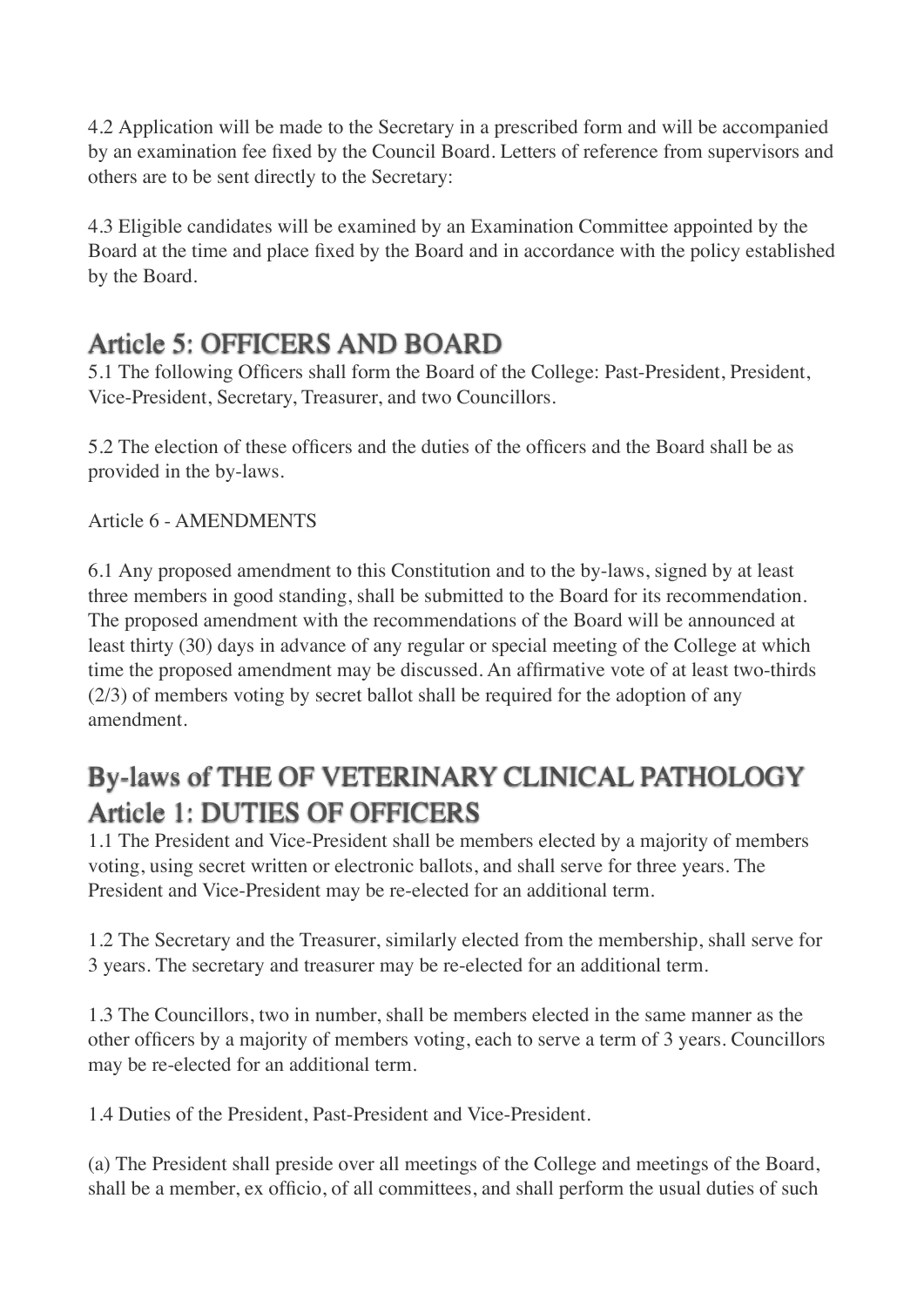office.

(b) The Past-President shall advise the President

(c) The Vice-President shall be the President-Elect, shall be an ex officio member of all committees, shall preside at the meeting in the absence of the President, and shall succeed to the office of the President should that office be vacated.

1.5 Duties of the Secretary and the Treasurer. The Secretary shall serve as executive officer of the College. He or she shall keep minutes of all meetings and shall perform the usual duties of a secretary and such other duties as assigned by the Board. The Treasurer shall conduct the business affairs of the College, collect dues and fees, draw vouchers, pay bills and expenses, arrange for the safekeeping of College funds, keep records of all transactions and submit a yearly statement of financial affairs to the Board. Records shall be the property of the ECVCP and be available for inspection and audit. The Past Secretary and Past Treasurer shall advise the current Secretary and current Treasurer during the first year of their term.

# Article 2: DUTIES OF THE BOARD

2.1 The Board shall have the duties and powers ordinarily delegated to the governing body of the corporation, those responsibilities given by the Constitution are as follows:

(a) Shall organise and operate a certifying agency for diplomates of the European College of Veterinary Clinical Pathology as provided in the constitution. The Board shall judge compliance of candidates with the general requirements of the Constitution, appoint an examination committee to operate under its supervision, and certify candidates who qualify. The Board shall make available to candidates and the interested public a detailed account of the experience and training prerequisites to all Board examinations.

(b) Shall create and appoint members of all committees, supervise their activities, and receive their reports.

(c) Shall report to the College annually its work and activities, including a full financial statement, and shall make such interim reports as are necessary and advisable.

(d) Shall exercise its constitutional authority in promoting and attaining the objectives of the College especially those pertaining to professional, institutional and public relations.

(e) Shall hold a meeting at least once a year.

(f) Shall ensure all the results of each examination are announced at the same time.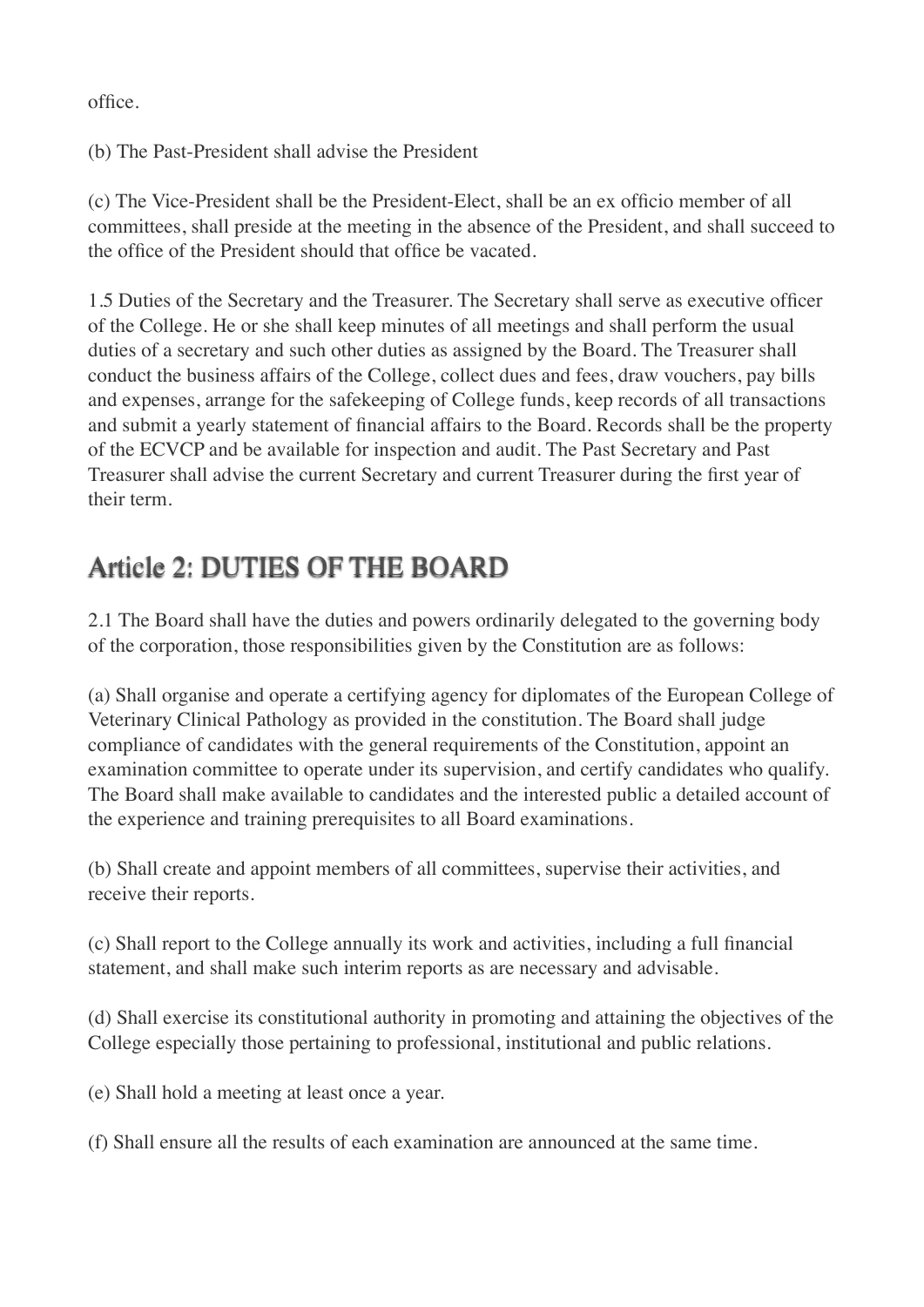# Article 3: COMMITTEES

3.1 The Board shall appoint a Nominating Committee of three members for a term of one year before elections. The committee shall widely seek and carefully consider input from the membership across Europe Nominations to all vacancies may be made by the Nominating Committee or to the Nominating Committee by any member in good standing. Nominations shall be made in writing and shall include a brief statement of qualifications of the nominee.

Nominations are to be submitted between January 1 and June 30 of the election year. The Nominating Committee shall prepare a secret ballot listing of all nominees. In the event that no nominee receives a majority of votes cast, the two nominees receiving the most votes shall be placed on a second secret ballot. Should a vacancy in any office occur, the Council Board may at its discretion initiate nomination and election procedures to fill the vacancy until the next general meeting of the College.

3.2 The Board shall appoint for a term of three years an Education Committee of three members. The committee shall elect its Chairperson annually. The committee shall widely seek and carefully consider input from the membership across Europe. The duties of this committee are:

(a) to set and approve criteria for training programmes, training institutions, and supervisors.

(b) to maintain lists of approved training programmes, training institutions, supervisors, and current candidates.

(c) to establish guidelines for minimum requirements for the continuing education of diplomates

(d) to develop and supervise continuing education programmes in veterinary clinical pathology in Europe.

3.3 The Board shall appoint for a term of three years a Credentials Committee of three members. The committee shall elect its Chairperson annually. The committee shall widely seek and carefully consider input from the membership across Europe.The duties of this committee are:

(a) to establish guidelines to assist applicants applying to sit the examination

(b) to receive, review, and approve the candidacy of applicants for examination by the College

(c) to forward to the Examination Committee the credentials of approved applicants.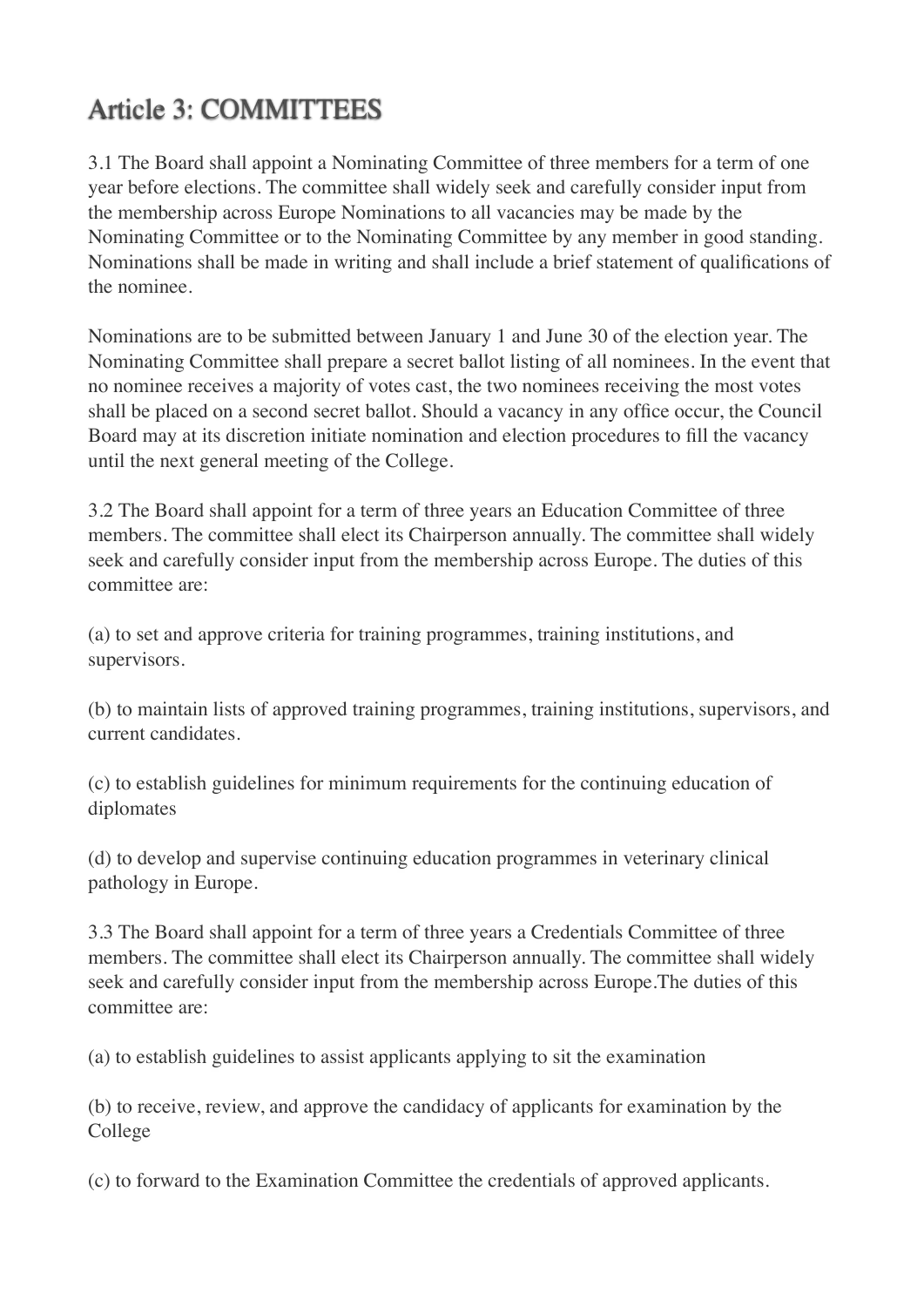(d) to receive the required reports from supervisors of candidate training on

(i) the annual progress of each candidate in training. The trainee must maintain a log that records the nature and timing of their training activities and that is approved by the supervisor every 6 months. This log should include (i) relevant courses or tutorials taken, (ii) identification of, and diagnosis (tentative or differential and / or etiologic) for, cases (at least an average of 25 per 6 month in each of the three areas) examined and interpreted in each of the three area of biochemistry, hematology, and cytology; (iii) rotations or externships in other relevant disciplines or to other training sites, (iv) relevant seminars, workshops or conferences attended, and (v) any relevant presentations or publications.

(ii) details of each training programme in the form of an initial report with update and reexamination every 5 years (due at the annual meeting). The Credentials Committee, acting for the College, will attest the adequacy of each programme when they approve the report

(iii) to receive, review, and approve the candidacy of applicants for diplomate status who satisfy ECVCP requirements but have passed board examinations by comparable colleges outside Europe, or colleges established prior to the ECVCP being established.

3.4 The Board shall appoint for a term of three years an Examination Committee of four members. The committee shall elect its Chairperson annually. The committee shall widely seek and carefully consider input from the membership across Europe.The duties of this committee are:

(a) to prepare, administer and grant all examinations of the College.

(b) to receive examination questions from diplomates. All diplomates must submit five questions, along with their fully-referenced answers, each year to the examination committee. A deadline of June 30th will be needed for adequate review time. Failure to submit questions for two consecutive years would cause suspension of approval of training programmes

(c) to forward to the Council Board all examination results and recommendations regarding the granting of diplomate status

3.5 The Council Board shall appoint for a term of three years a Laboratory Standards Committee of three members. The committee shall elect its Chairperson annually. The duties of this committee are:

(a) to set and approve criteria for the performance of laboratory procedures in veterinary clinical pathology in Europe.

(b) to approve clinical pathology laboratories for training programmes and training institutions in Europe. Maintaining lists of approved clinical pathology laboratories, of training programmes, and of training institutions. Clinical Pathology Laboratory standards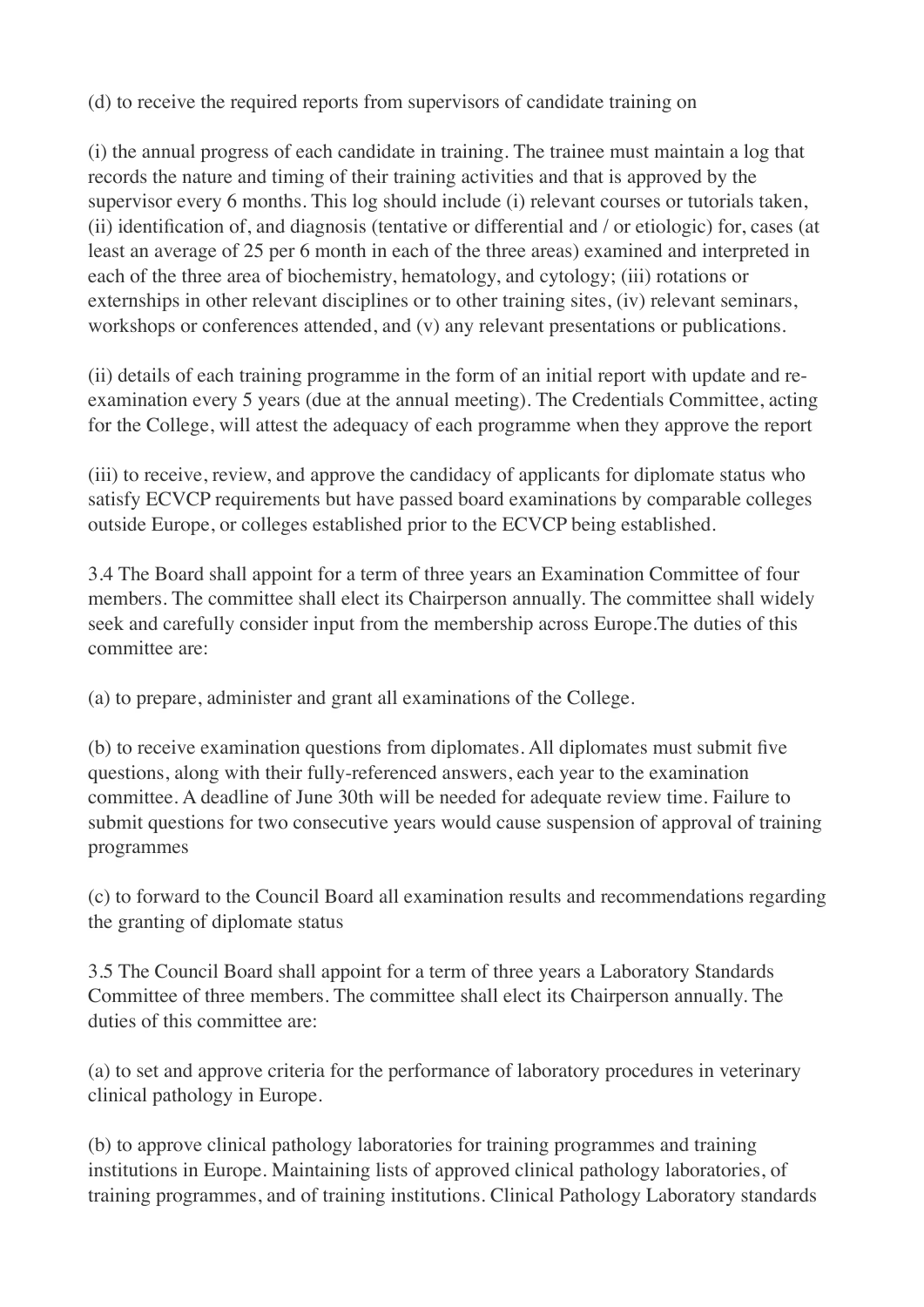that must be met include adequate facilities, compliance with health and safety standards, written operational procedures and policies, current methodologies and technologies, a programme for quality management including internal quality control and participation in an external quality assurance scheme for proficiency testing, a laboratory information management system, documentation of personnel training and development, and a duty clinical pathologist, who has guided all aspects of laboratory management.

3.6 The Board shall appoint for a term of three years a Science Committee of three members for a term of three years. The committee shall elect its Chairperson annually. The committee shall widely seek and carefully consider input from the membership across Europe. The duties of this committee are:

(a) to further scientific progress in veterinary clinical pathology in Europe

(b) to organise an annual European scientific meeting of veterinary clinical pathology

(c) to maintain an official journal of the ECVCP and active membership of the editorial board of that journal

(d) to maintain electronic media for dissemination of scientific information and for a forum to address issues in veterinary clinical pathology

(e) to maintain a newsletter to disseminate ECVCP information to diplomates.

# Article 4: DUES

4.1 The dues shall be as follows:

(a) Diplomates and founding diplomates: The dues shall be recommended by the Council Board and approved by a majority of the membership present and voting at an ordinary or extraordinary meeting of the College or voting by mail.

(b) Honorary members and non-practising diplomates will be required to pay reduced dues.

4.2 Dues shall be payable on January 1st of each year and shall be remitted to the Treasurer.

4.3 Fees connected with examination and certification of candidates shall be determined by the Board.

# Article 5: MEMBERSHIP AND REGISTRATION

5.1 Each individual elected to membership in the College shall be registered as a Diplomate of the European College of Veterinary Clinical Pathology, and shall be authorised to use the designation of Diplomate of the European College of Veterinary Clinical Pathology.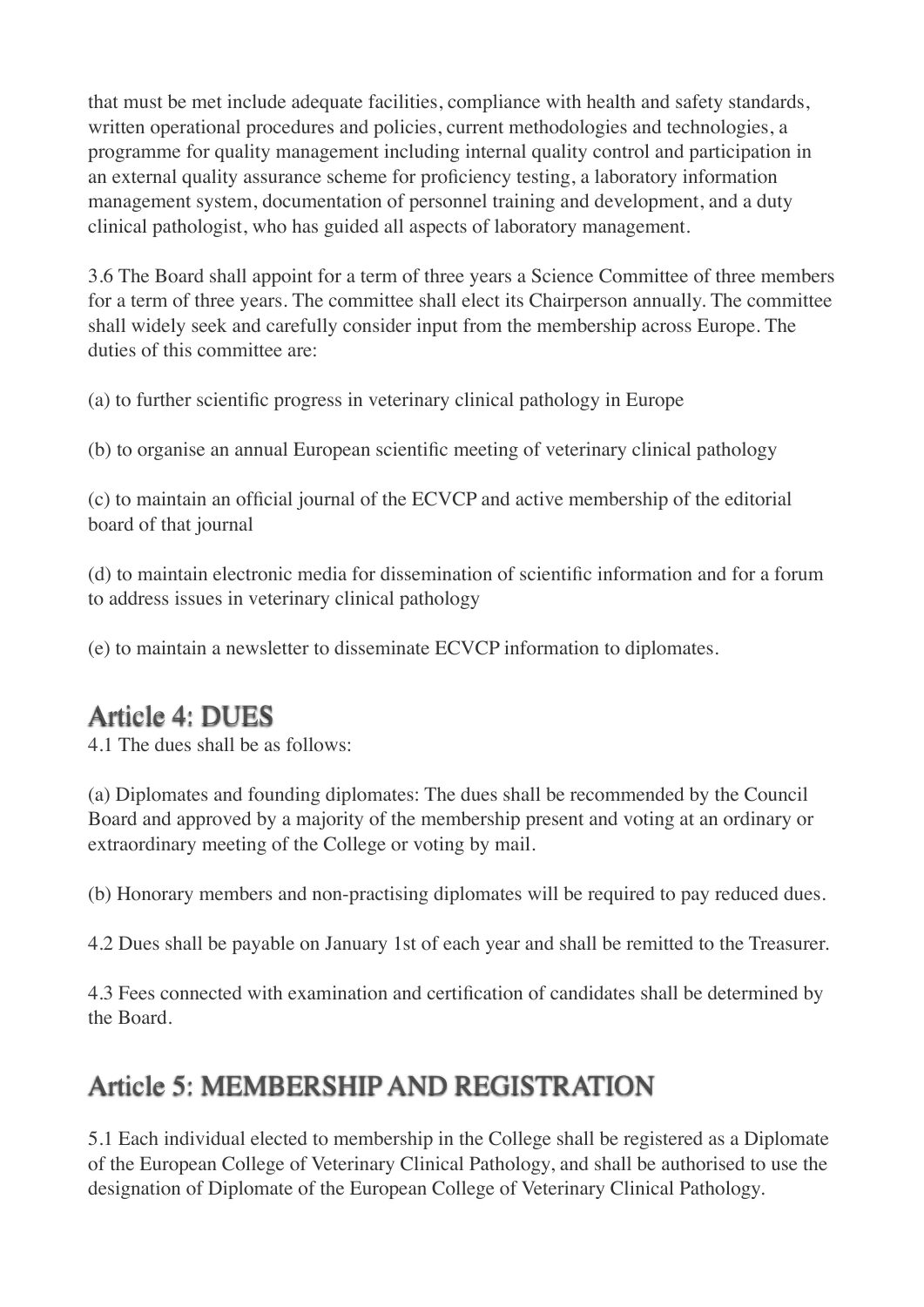5.2 Each diplomate is required to keep records of their professional and scientific activities. The Board may from time to time require any diplomate to submit their record for inspection.

5.3 Diplomates are required to regularly (at least once every third year) attend annual general meetings and to participate in continuing education as determined by the Education Committee.

5.4 Voluntary cessation of registration requires notice in writing to be received by the Executive Secretary before June 30 and will be published at the next annual general meeting.

# Article 6: DISCIPLINARY ACTION AND APPEALS PROCEDURE

6.1 In case of improper conduct, the Board shall have the authority to recommend censure, suspension, or cancellation of membership. All deliberations shall be guided by highest standards to ensure fair and objective review. The accused member shall therefore have the opportunity to appear before the Board in person.

6.2 In the event of an adverse decision by the Board including denial of certification, denial of adequacy of credentials prior to examination for certification or to reregistration as a full Diplomate, and censure, suspension, or cancellation of membership, the affected person may submit a written appeal to Board for consideration within 30 days of the adverse decision. Board will reconsider on the grounds that the decision may have been made erroneously by (1) disregarding or failing to follow stated College procedures, and/or (2) failing to consider relevant documentation presented. Board will deliver in writing its final decision within 90 days after the appeal. If the affected person is not satisfied with the final decision, he or she may request mediation with representatives of the EBVS.

# Article 7: CONDUCT OF BUSINESS

#### 7.1 Quorum

(a) A Quorum of the College shall consist of 25 percent of the members of the College eligible to vote. The quorum shall apply to all meetings of the College.

(b) A Quorum of the Board shall consist of a simple majority of that Board.

(c) Meetings of the College shall be called by the President, subsequent to the approval of the Board. Should the President fail to set a date and place for an ordinary or for extraordinary meetings, the Board or the membership may, by majority action, set a date and place for such meetings.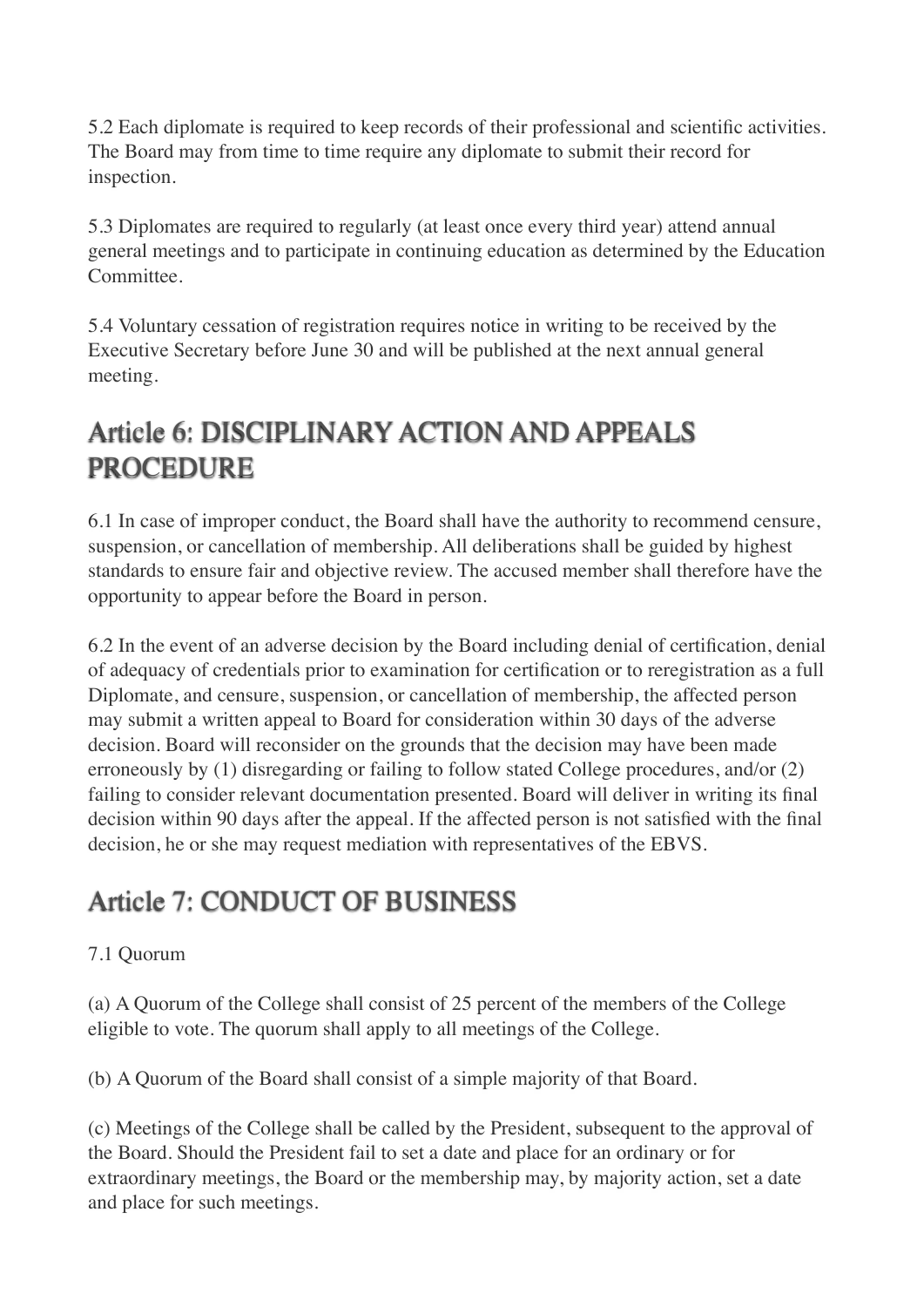7.2 Frequency of meetings

(a) Meetings of the College shall be held at least once a year.

(b) Meetings of the Board of the College shall be held at least once a year.

(c) Meetings of the Committees of the College shall be held at least once a year.

(d) An extraordinary meeting of the College shall be held at any time at the written request, containing the explanation for such a meeting, of not less that 10% of the members. This meeting must be held within 3 months of the request.

7.3 Finances

The College is a nonprofit organization. The expenses of the College shall be met through various sources of income.

(a) annual dues (payable by January 1). The annual dues (ECU) of each active member shall be determined by the general assembly. Members shall be adjudged delinquent if they are one year in arrears, and may be voted for removal by the membership if two years have elapsed without payment. A Non-practicing Diplomat of the College shall also be required to pay reduced dues.

(b) Donations from companies and international organizations.

(c) Income from educational meetings organized by the College.

(d) Any monies accumulated shall be safely invested and serve as a reserve for possible use at a later time.

#### ECVCP interim arrangements

1. An organising committee consisting of the executive of the ESVCP and of the prospective Charter Diplomates shall prepare an application to the EBVS for provisional recognition of the College. Input from the membership of the ESVCP and from the EBVS liaisons shall be sought in the preparation of the application.

2. This organising committee shall widely publicise its activities.

3. The application for provisional recognition shall include a review by the European Board of Veterinary Specialisation of the curriculum vitae of the members of the organising committee.

4. After provisional recognition of the College by the European Board of Veterinary